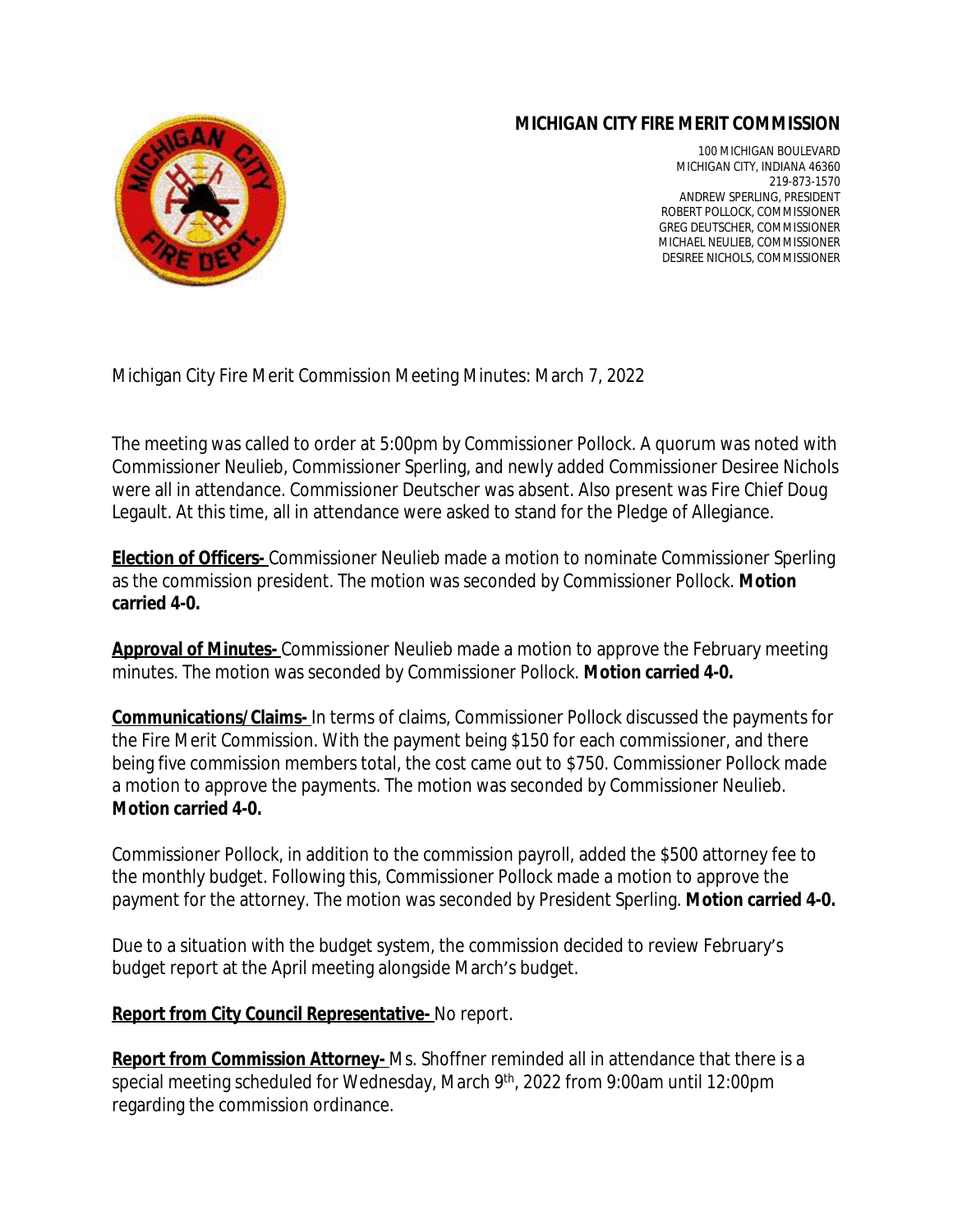**Report from Union Local 475-** Union President Taylor recalls last month's meeting and publicly apologized to Councilman Paul Przybylinski for how he reacted in return to Councilman Przybylinski's statements.

On February 22<sup>nd</sup>, 2022, President Taylor received a phone call from Chief Legault regarding an attorney who is investigating whether Commissioner Deutscher is allowed to serve on the commission. President Taylor stated that the attorney was hired by the mayor, and would like to discover whether the city's money is being used or if the mayor's own money is being used toward this situation.

Discussion then ensues regarding the promotional testing material between President Taylor and Commissioner Pollock.

**Report from Fire Chief Doug Legault-** Chief Legault began his report by welcoming Commissioner Nichols to the Fire Merit Commission.

Department anniversaries for March:

| <b>Battalion Chief Howard Fuller</b> | 38 years |
|--------------------------------------|----------|
| Captain Dennis Wantland              | 33 years |
| Captain Scott Kaletha                | 19 years |
| Deputy Chief Michael Jasnieski       | 19 years |
| Driver/Operator Shannon Borders      | 10 years |
| Driver/Operator Jason Weiss          | 10 years |
| Driver/Operator Sean Baker           | 8 years  |
| Firefighter Kyle Neulieb             | 4 years  |
| Firefighter Joshua Hughes            | 2 years  |
| Firefighter Victoria Armstrong       | 2 years  |
| <b>Firefighter Scott Manns</b>       | 1 year   |

Chief Legault recognized and congratulated Union President Taylor on being promoted from lieutenant to captain, Anthony Stahoviak for being promoted from driver/operator to lieutenant, and Robert Hooper for being promoted from firefighter to driver/operator.

As of March 3<sup>rd</sup>, 2022, Probationary Firefighter Scott Manns has completed his requirements to be promoted to firefighter. Chief Legault asks for a motion to promote him from probationary firefighter to firefighter. President Sperling makes a motion to promote Scott Manns from probationary firefighter to firefighter as of March 3rd, 2022. The motion was seconded by Commissioner Neulieb. **Motion carried 4-0.**

Chief Legault states that, in October of 2021, he asked for promotion positions in the administrative office. He notes that, because of this promotional move and the lack of a replacement promotion, the department is down to 23 drivers on shift. The department needs